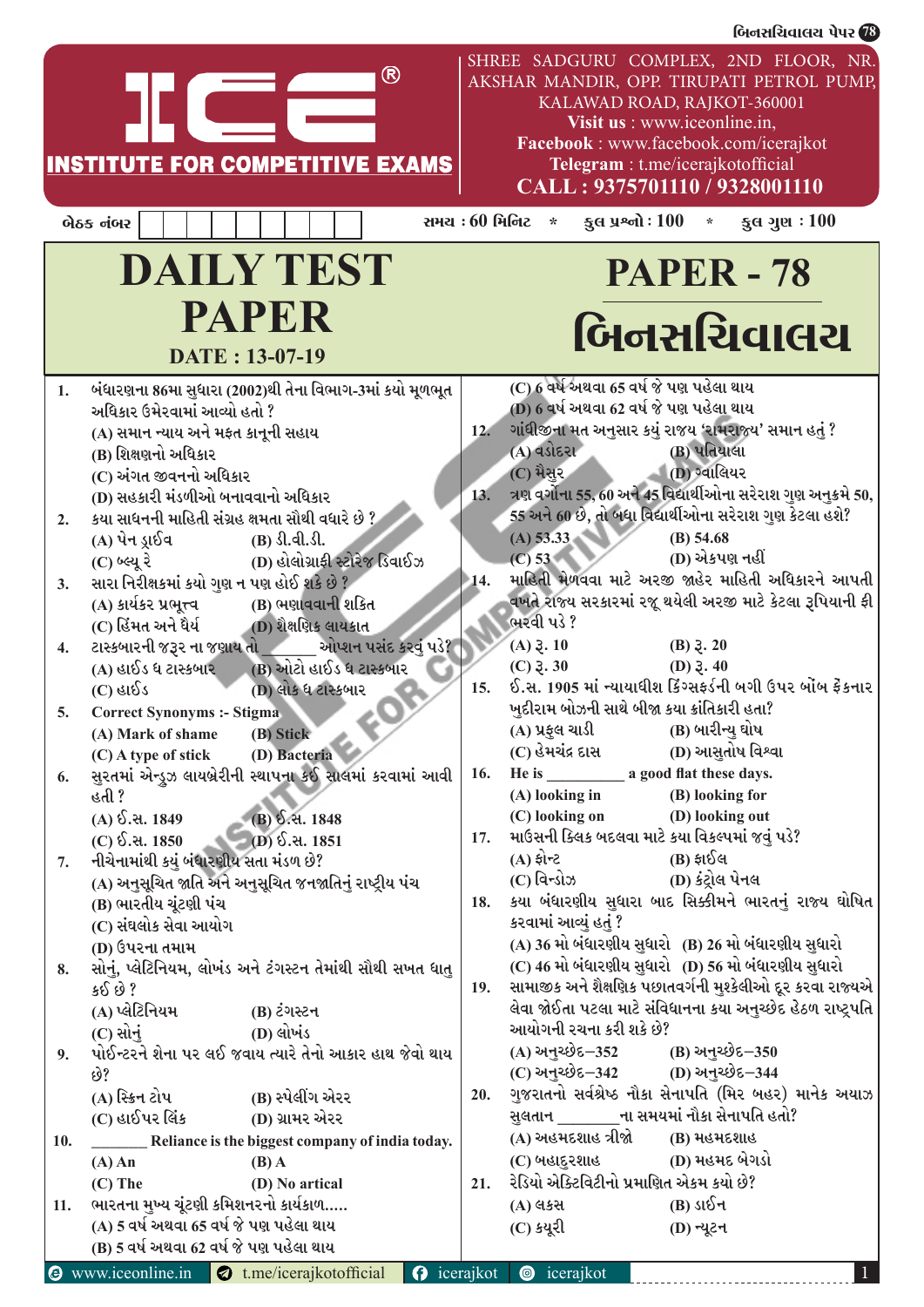# lAG;lRJF,I 5[5Z **78** lAG;lRJF,I 5[5Z **78**

| 22. | આયોજન પંચની રચના કેવી રીતે કરવામાં આવે છે?                        | 36. | Mala and her friends _________ on a picnic today.                |
|-----|-------------------------------------------------------------------|-----|------------------------------------------------------------------|
|     | (A) નાણાપંચની ભલામણ દ્વારા                                        |     | (B) had gone<br>(A) has gone                                     |
|     | (B) રાષ્ટ્રપતિના આદેશ દ્વારા                                      |     | $(C)$ went<br>(D) have gone                                      |
|     | (C) ભારત સરકારના ઠરાવ દ્વારા                                      | 37. | નીચેના પૈકી કોણ સંસદના બંને ગૃહોમાં બોલી શકે છે?                 |
|     |                                                                   |     | (B) એડવોકેટ જનરલ<br>(A) સોલિસિટર જનરલ                            |
|     | (D) સોલિસીટર જનરલની સલાહ મુજબ                                     |     | (C) એટર્ની જનરલ<br>(D) ઉપરના તમામ                                |
| 23. | poor our maidservant is, she is honest.                           | 38. | મીટિઓરાલોજી શાસ્ત્ર શું છે?                                      |
|     | (A) Inspitr of<br>(B) However                                     |     | (A) ધરતીકંપના કંપનોનો અભ્યાસ કરતું શાસ્ત્ર છે                    |
|     | $(C)$ But<br>$(D)$ So                                             |     | (B) ભૌતિક વસ્તુઓનો અભ્યાસ કરતું શાસ્ત્ર છે                       |
| 24. | જયારે પ્રોગ્રામ હેંગ થઈ ગયો હોય ત્યારે પ્રોગ્રામ બંધ કરવા કઈ 3 કી |     | (C) હવામાનના લક્ષણો, ફેરફારોનો અભ્યાસ કરતું શાસ્ત્ર છે           |
|     | સાથે દબાવવામાં આવે છે?                                            |     | (D) આપેલ પૈકી એકપણ નહીં                                          |
|     | (A) $Ctrl + Shift + Del$ (B) $Ctrl + Alt + Del$                   |     | એક વ્યકિત જૂનું ટાઈપરાઈટર રૂા.1200 માં ખરીદી તેના પર             |
|     | $(C)$ Ctrl + Alt + End $(D)$ Alt + Shift + End                    | 39. |                                                                  |
| 25. | ચિન્ટુ એક બેંકમાંથી અમુક રકમ 12% લેખે સાદા વ્યાજે લે છે જો 3      |     | રૂા.200નો ખર્ચ કરી રૂા.1680માં વેંચ્યું તો નફો ?                 |
|     | વર્ષના અંતે રૂા. 5400 ખાલી વ્યાજ પેટે ચૂકવવામાં આવે તો ચિન્ટુએ    |     | (A) $20\%$ (B) $10\%$ (C) $15\%$ (D) $18\%$                      |
|     | કેટલી રકમ વ્યાજે લીધી હશે ?                                       | 40. | પાવર પોઈન્ટમાં સ્લાઈડ સાથે _______ ઉમેરી શકાય છે ?               |
|     | $(A)$ $\gtrsim 2000$<br>$(B)$ $\xi$ l.10,000                      |     | (B) અહીં આપેલ બધા જ<br>$(A)$ અવાજ                                |
|     | (C) $\mathfrak{J}1.20,000$ (D) $\mathfrak{J}1.15,000$             |     | (D) ચિત્ર<br>(C) સમય                                             |
| 26. | Give one word substitute for "One who cannot be                   | 41. | નીચેના પૈકી 'પડદર્શન'માં કોનો સમાવેશ થતો નથી ?                   |
|     | changed or reformed".                                             |     | $(A)$ સાંખ્ય<br>(B) ન્યાય                                        |
|     | (A) Invulnerable<br>(B) Incorrigible                              |     | $(C)$ યોગ $\overline{C}$<br>_ (D) જ્યોતિષ                        |
|     | (C) Incurable<br>(D) Hardened                                     | 42. | ગ્રામદાનનો વિચાર કોણે આપેલો ?                                    |
| 27. | પરમાણુ રિએકટરમાં હેવી વોટરનું કાર્ય શું છે?                       |     | (A) ગાંધીજી (B) દાદા ધર્માથીકારી                                 |
|     | (A) ન્યૂટોનની ગતિને ઘટાડવાનું                                     |     | (C) જયપ્રકાશ નારાયણ (D) વિનોબા ભાવે                              |
|     | (B) રિએક્ટરને ઠંડુ કરવાનું                                        | 43. | નીચેના પૈકી કઈ જોડ સાચી નથી ?                                    |
|     | (C) ન્યૂટોનની ગતિને વધારવા <u>નું</u>                             |     | (A) આત્મીય સભા – રાજા રામ મોહન રાય                               |
|     | (D) પરમાણું પ્રક્રિયા વધારવાનું                                   |     | (B) ધર્મસભા – રાધાકાંત દેવ                                       |
| 28. | સક્રિય વિન્ડોને બંધ કરવા માટે કઈ કી વપરાય છે?                     |     | (C) તત્વબોધિની – રવિન્દ્રનાથ ટાગોર                               |
|     | $(A)$ Ctrl + F6<br>$(B)$ Ctrl + F5                                |     | (D) પ્રાર્થના સમાજ – આત્મારામ પાંડુરંગ                           |
|     | (C) Ctrl + F4 (D) Ctrl + F7                                       |     | અનાજની જાળવણી માટે કઈ દવા વપરાય છે?                              |
| 29. | સરકારી પડતર જમીનમાં પેશકદમીનો અહેવાલ તલાટીશ્રીએ કોને              |     | (A) મોરથૂથું<br>(B) ઝિંક ફોરફાઈડ                                 |
|     | કરવાનો રહે છે?                                                    |     |                                                                  |
|     | (A) કલેકટરશ્રીને                                                  | 45. | ધારાસભ્ય દ્વારા વિધાનસભામાં પૂછાયેલા પ્રશ્નોના ઉત્તર કોના દ્વારા |
|     | (B) મામલતદારશ્રીએ                                                 |     | તૈયાર કરવામાં આવે છે ?                                           |
|     | (C) તાલુકા વિકાસ અધિકારીશ્રીએ                                     |     | (A) મુખ્ય પ્રધાન (B) મંત્રીશ્રી                                  |
|     | (D) ગામની પ્રથમ મુલાકાત લેનાર સરકારી અધિકારીશ્રીએ                 |     | (C) સચિવાલય                     (D) કલેકટર                       |
| 30. | 'મહાગુજરાત આંદોલનના શહીદ' તરીકે કોનું નામ જાણીતું છે ?            | 46. | કમ્પ્યુટર ટર્નઓફ કરતાં સેવ ડેટા કઈ મેમરીમાં રહે છે ?             |
|     | (A) વસંત–રજબ (B) વિનોદ કિનારીવાલા                                 |     | (A) પ્રાઈમરી મેમરી<br>$(B)$ RAM                                  |
|     | $(C)$ નલિની મહેતા $(D)$ વિનોદ તલાટી                               |     | (C) સેકન્ડરી મેમરી (D) આપેલ પૈકી એકપણ નહીં                       |
| 31. | સમાજ સેવામાં જીવન સમર્પણ કરે તેવા યુવાનો તૈયાર કરવા હરિદ્વાર      | 47. | They have been studying ________ three hourse today.             |
|     | 'કાંગડા' ગુરૂકુળની સ્થાપના કોણે કરી હતી ?                         |     | $(A)$ since<br>$(B)$ for<br>$(C)$ in<br>$(D)$ in to              |
|     | (A) સ્વામી આનંદ (B) સ્વામી વિવેકાનંદ                              | 48. | જાહેર હિસાબ સમિતિમાં રાજ્યસભાના કેટલા સભ્યો હોય છે?              |
|     | $(C)$ સ્વામી સહજાનંદ $(D)$ સ્વામી દયાનંદ સરસ્વતી                  |     | (B) 15 (C) 7 (D) 10<br>(A) 22                                    |
| 32. | કાર્તેઝીય ડ્રાઈવર કયા સિઘ્ધાંત પર કાર્ય કરે છે?                   | 49. | If we had more trains, our crops _______ better.                 |
|     | (A) ઉર્જા સંરક્ષણનો સિધ્ધાંત (B) તરતા પદાર્થનો સિધ્ધાંત           |     | (B) would have grown<br>$(A)$ Grew                               |
|     | (C) વિદ્યુત વિભાજનનો સિધ્ધાંત (D) ઉષ્ણતાનયનનો સિધ્ધાંત            |     | (C) would grow (D) had grown                                     |
| 33. | નિચેનામાંથી કઈ બાબત બજેટ માટે અયોગ્ય છે?                          | 50. | મહેશનો પગાર કિશનના પગારથી 20% વધુ છે. જો મહેશ રૂા.720            |
|     | (A) કેન્દ્રીય નાણામંત્રી દ્વારા સંસદમાં બજેટ રજૂ કરાય છે          |     | બચાવે છે. જે તેના પગારના 4% છે, તો કિશનનો પગાર શું હશે ?         |
|     | (B) બજેટ માત્ર લોકસભામાં રજૂ થાય છે                               |     | $(A)$ $\lambda$ l. 15,000<br>$(B)$ $\lambda$ l. 12,000           |
|     | (C) કોઈ પણ પ્રકારની અનુદાનની માંગણી રાષ્ટ્રપતીની પૂર્વ મંજૂરી     |     | (C) $\mathfrak{Z}1. 10,000$ (D) $\mathfrak{Z}1. 14,000$          |
|     | વિના થઈ શકતી નથી.                                                 | 51. | પક્ષાંતર ધારો કઈ પંચાયતમાં લાગુ પડતો નથી ?                       |
|     | (D) રાજયસભાના બજેટમાં કોઈ સુધારો કરી શકે અને અસ્વીકાર             |     | (A) તાલુકા પંચાયત<br>(B) ગ્રામ પંચાયત                            |
|     | પણ કરી શકે                                                        |     | (C) જિલ્લા પંચાયત (D) આપેલ તમામ                                  |
| 34. | 'ધ આર્કિટેક હોમ ઈન ધ વેદાઝ' ગ્રંથના લેખક કોણ ?                    | 52. | અકબરના સમયમાં વિવિધ ગ્રંથોના ફારસી અનુવાદ સંદર્ભે કઈ             |
|     | (A) જવાહરલાલ નહેરૂ (B) વિનોબાભાવે                                 |     | બાબત સાચી છે ?                                                   |
|     | (C) બાળગંગાધર ટિળક (D) સ્વામી વિવેકાનંદ                           |     | (A) ઈબ્રાહિમ સરહિદ–અથર્વવેદ                                      |
| 35. | Each of the girls _________ active.                               |     | (B) મુલ્લાશાહ મહમ્મદ–રાજતરંગિણી                                  |
|     |                                                                   |     | (C) ફૈજી – પંચતંત્ર (D) મોલના શેરી–હરિવંશ પુરાણ                  |
|     | $(A)$ are $(B)$ is<br>$(C)$ has<br>(D) were                       |     |                                                                  |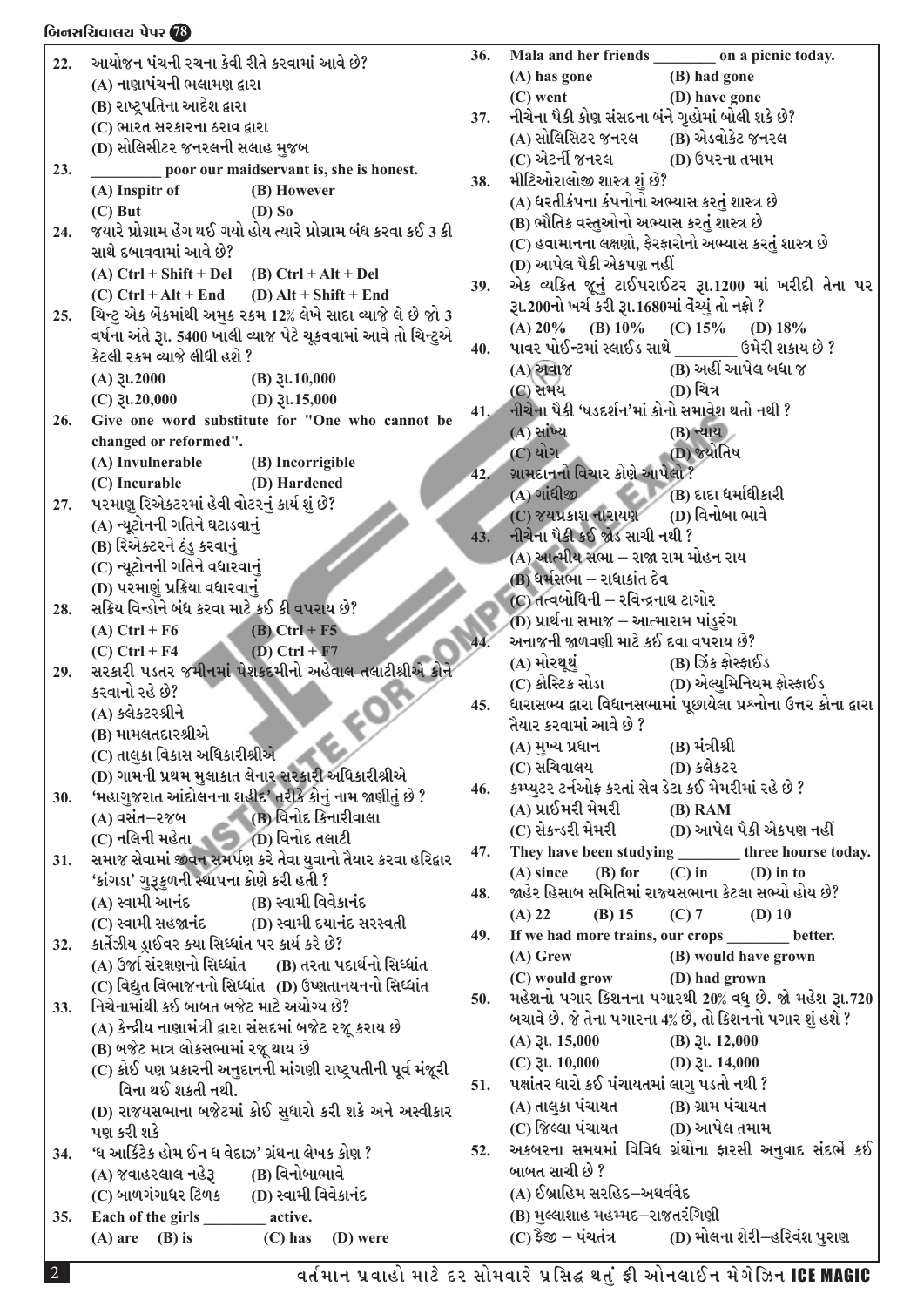### $\frac{1}{\sqrt{3}}$ િક્યુરા $\frac{1}{\sqrt{3}}$  ,  $\frac{1}{\sqrt{3}}$  ,  $\frac{1}{\sqrt{3}}$  ,  $\frac{1}{\sqrt{3}}$  ,  $\frac{1}{\sqrt{3}}$  ,  $\frac{1}{\sqrt{3}}$  ,  $\frac{1}{\sqrt{3}}$  ,  $\frac{1}{\sqrt{3}}$  ,  $\frac{1}{\sqrt{3}}$  ,  $\frac{1}{\sqrt{3}}$  ,  $\frac{1}{\sqrt{3}}$  ,  $\frac{1}{\sqrt{3}}$  ,  $\frac{1}{\sqrt{3}}$  ,  $\frac{1}{$

| 53. | કેમિયોથેરાપી કયા રોગની સારવારમાં કરાય છે?                        |     | (C) I asked him why he was working so hard.                                         |
|-----|------------------------------------------------------------------|-----|-------------------------------------------------------------------------------------|
|     | (A) એઈડ્સ (B) સીરોસિસ ઓફ લીવર                                    |     | (D) I asked why he had been working so hard.                                        |
|     | (C) કેન્સર (D) હાર્ટ એટેક                                        | 70. | શબ્દ સમૂહ માટે એક શબ્દ આપો :–                                                       |
| 54. | 'હેડિયાવેરા'ની સામેની લડત કયા નામે ઓળખાય છે?                     |     | 'હથિયાર તરીકે ફૂલનો ઉપયોગ કરનાર દેવ.'                                               |
|     | (A) બારડોલી સત્યાગ્રહ        (B) બોરસદ સત્યાગ્રહ                 |     | (A) પુષ્પધારી<br>(B) ગદાધારી                                                        |
|     | (C) વિરમગામ સત્યાગ્રહ (D) ધરાસણા સત્યાગ્રહ                       |     | (C) પુષ્પધન્વા<br>(D) ચક્રધન્વા                                                     |
| 55. | સંપતિ અને ઉત્પાદનના સાધનોની જમાવટ અમુક જ હાથોમાં થતી             | 71. | રાજભાષા વિભાગ નીચેનામાંથી કયા મંત્રાલય હેઠળ આવે છે?                                 |
|     | અટકાવવાની જોગવાઈ ભારતીય સંવિધાનમાં કયા અનુચ્છેદમાં છે?           |     | (A) ગૃહ મંત્રાલય<br>(B) સંસ્કૃતિ મંત્રાલય                                           |
|     | (A) અનુચ્છેદ–48 (B) અનુચ્છેદ–42                                  |     |                                                                                     |
|     | (C) અનુચ્છેદ–39 (D) અનુચ્છેદ–46                                  | 72. | અલંકાર ઓળખાવો :– 'કયારેક ચાંદી શી ઝળાહળા થતી નદીને                                  |
| 56. | દરબાર ગોપાલદાસ કયાંના રાજવી હતા?                                 |     | જોતો.'                                                                              |
|     | $(A)$ વરસોડા $(B)$ ધ્રાંગધ્રા $(C)$ વસો $(D)$ પાટડી              |     | (A) ઉત્પ્રેક્ષા (B) ઉપમા (C) રૂપક (D) શ્લેષ                                         |
| 57. | પંડિત ઓમકાર નાથજીએ 'સંગીત મહોદય'ની પદવીથી નવાજનાર                | 73. | છંદ ઓળખાવો :– 'ઘીમે ઉડી શિથિલ કરને નેત્રની પાસ રાખી.'                               |
|     | કોણ ?                                                            |     | (A) મંદાક્રાન્તા છંદ               (B) શિખરિણી છંદ                                  |
|     | (A) માલવિપાજી<br>(B) નેપાળના મહારાજા                             |     |                                                                                     |
|     | (C) કાશીના વિશુધ્ધ મહાવિદ્યાલય (D) ખાંસાસાહેબ હદુહસુખાં          | 74. | રૂઢિપ્રયોગનો અર્થ જણાવો :– હળવા ફૂલ થઈ જવું.                                        |
| 58. | I am late again, ?                                               |     | (A) ચિંતા મુકત થઈ જવું (B) સુખશાંતિ આવવી                                            |
|     | (A) am I (B) aren't I (C) amn't (D) wasn't                       |     | $(C)$ અધીરા થઈ જવું $(D)$ જવાબદારીમાંથી છટકી જવું                                   |
| 59. | ખંભાલીડા બૌધ ગુફાઓ કયા જિલ્લામાં આવેલી છે?                       |     | 75. બંધારણ સભાની 2 વર્ષ, 11 માસ, 18 દિવસમાં કેટલી બેઠકો થઈ ?                        |
|     | (A) રાજકોટ<br><b>(B) જૂનાગઢ</b>                                  |     | (A) 165 (B) 166 (C) 180 (D) 198                                                     |
|     | $(C)$ પોરબંદર $(D)$ જામનગર                                       | 76. | ગ્લુકોમા માનવ શરીરના કયા અંગને લગતો રોગ છે?                                         |
| 60. | નીચે પૈકી કઈ કેન્દ્રીય સંસ્થા બંધારણીય સંસ્થા છે ?               |     | $(A)$ આંખ $(B)$ કાન $(C)$ ફેફસા<br>(D) હદય                                          |
|     | $(A)$ જોનલ કાઉન્સિલ $(B)$ નાણાપંચ                                | 77. | સમાનાર્થી શબ્દ આપો :- પતીજ                                                          |
|     | (C) આયોજન પંચ (D) આપેલ પૈકી એકપણ નહીં                            |     | $(A)$ સંતાન<br>$(B)$ પત્રાળું                                                       |
| 61. | Change the Voice :- "You see men at their best."                 |     | (C) વિશ્વાાસ<br>$(D)$ પવિત્ર                                                        |
|     | (A) Men have been seen at their best.                            |     | 78.    સત્તાનું પ્રતિનિધાન હોવું એ કેવા પ્રકારની પ્રક્રિયા છે?                      |
|     | (B) Men is seen at their best.                                   |     | (A) રાજકીય<br>(B) વહીવટી                                                            |
|     | (C) Men being seen at their best.                                |     | (C) સામાજિક<br>(D) કાયદાકીય                                                         |
|     | (D) Men are seen at their best.                                  | 79. | તળપદા શબ્દ જણાવો :– છાક                                                             |
| 62. | પાષાણ યુગના આદિમાનવના ગુફાચિત્રમાં કયા આલેખનો જોવા               |     | (A) છાશ (B) છાપડો (C) નશો (D) ગર્વ                                                  |
|     | મળે છે?                                                          | 80. | નિપાત ઓળખાવો :– 'મારી રુચિ-અરુચિની જરાય દરકાર હોતી નથી.'                            |
|     | (A) ફૂલ છોડ (B) સંગીતકલા (C) નૃત્યમંડળ (D) પશુપંખી<br>$\sqrt{2}$ |     | (A) ભારવાચક નિપાત (B) વિનયવાચક નિપાત                                                |
| 63. | રાજય વિધાનસભામાં વિરોધપક્ષના નેતા બનવા માટે ઓછામાં ઓછી           |     | (C) સીમાવાચક નિપાત (D) લટકશિયાંરૂપ નિપાત                                            |
|     | કેટલા ટકા બેઠકો મેળવવી પડે છે?                                   | 81. | કોઈ સંખ્યા અને તેના વર્ગની સરેરાશ તે સંખ્યાના 5 ગણી જેટલી છે,                       |
|     | $(C)$ 10%<br>(D) $20\%$<br>(B) $8\%$<br>(A) 15%                  |     | તો તે સંખ્યા કઈ હશે ?                                                               |
| 64. | નીચેના પૈકી બૌધ ધર્મના કયા ગ્રંથમાં સંઘે પાળવાના નિયમોનું વર્ણન  |     | $(A)$ 17<br>$(B)$ 9<br>$(C)$ 29<br>$(D)$ 15                                         |
|     | કરેલું છે ?                                                      | 82. | કોના મત મુજબ બધા જ વ્યવહારો નાણા ઉપર આધારિત છે તેથી                                 |
|     | (B) અભિઘમ્મપિટક<br>(A) ત્રિપિટક                                  |     | કોષ(ટ્રેઝરી) ઉપર સંપૂર્ણ ધ્યાન આપવું જોઈએ ?                                         |
|     | (D) વિનય પિટક<br>(C) કલ્પસૂત્ર                                   |     | (A) કૌટિલ્ય<br>(B) લોઈડ જોર્જ                                                       |
| 65. | જીભ આવી હોય તો કયું વિટામિન લેવું પડે ?                          |     | (D) કવર કમિશન<br>(C) વિલાંબી                                                        |
|     | $(A)$ $\delta$<br>$(B)$ $\hat{\mathbf{S}}$                       | 83. | નીચેનામાંથી કયો ડેટાબેઝ પ્રોગ્રામ નથી ?                                             |
|     | (C) બી કોમ્પ્લેક્ષ<br>(D) એ                                      |     | (B) એસકયુએલ સર્વર<br>$(A)$ વર્ડ                                                     |
| 66. | રાષ્ટ્રપતિ શાસન વધુમાં વધુ કેટલા સમય સુધી લાદી શકાય ?            |     | (C) માય એસક્યુએલ<br>(D) બેઝ                                                         |
|     | $(A) 1 4 \mathcal{A}$<br>(B) 6 મહિના                             | 84. | કૃદંત શોધો :– 'ઈન્દિરા બાજુમાં કહેવા પ્રમાણે ગોઠવાય છે.'                            |
|     | (D) અનિશ્ચિત સમય સુધી<br>(C) 3 વર્ષ                              |     | (A) વિધ્યર્થ ક્રદંત<br>(B) હેત્વર્થ કુદંત                                           |
| 67. | સમાસ ઓળખાવો :– તીર્થોતમ                                          |     | (C) સંબંધક ભૂતક્રદંત<br>(D) વર્તમાન કુદંત                                           |
|     | $(A)$ કર્મધારય $(B)$ બહુવ્રીહિ $(C)$ ઉપપદ<br>$(D)$ द्वन्द्व      | 85. | સાચી જોડણી શોધો.                                                                    |
| 68. | નીચેનામાંથી કોણ જાહેર હિસાબ સમિતિના 'આંખ અને કાન'                |     | (A) તિમિર (B) તિમીર<br>(C) તીમીર (D) તીમિર                                          |
|     | કહેવામાં આવે છે ?                                                |     | સંઘી છોડો :– સંગીત                                                                  |
|     | (A) નાણા પંચ<br>(B) CAG                                          | 86. |                                                                                     |
|     | (C) એર્ટની જનરલ<br>(D) સર્વોચ્ચ અદાલત                            |     | (A) સસ્ + ગીત<br>(B) સમ $+$ ગીત                                                     |
| 69. | Give direct to indirect speech :-                                |     | (C) સમ્ + ગીત<br>(D) સ + ગીત                                                        |
|     | I said to him, "Why are you working so hard ?"                   | 87. | ભારતીય વાયુસેનાના જાંબાજ વિંગ કમાન્ડર શ્રી અભિનન્દન                                 |
|     | (A) I asked him why was he working so hard.                      |     | વર્ધમાનની 51–મી સ્કવોડનને નવું શું નામ આપવામાં આવ્યું છે?                           |
|     | (B) I asked him why had he working so hard.                      |     | (A) સ્વાર્ડ આર્મ<br>(B) ફાલ્કન સ્લેયર્સ<br>(C) F-16 સ્લેયર્સ<br>(D) મિગ–21 સ્લેયર્સ |
|     |                                                                  |     |                                                                                     |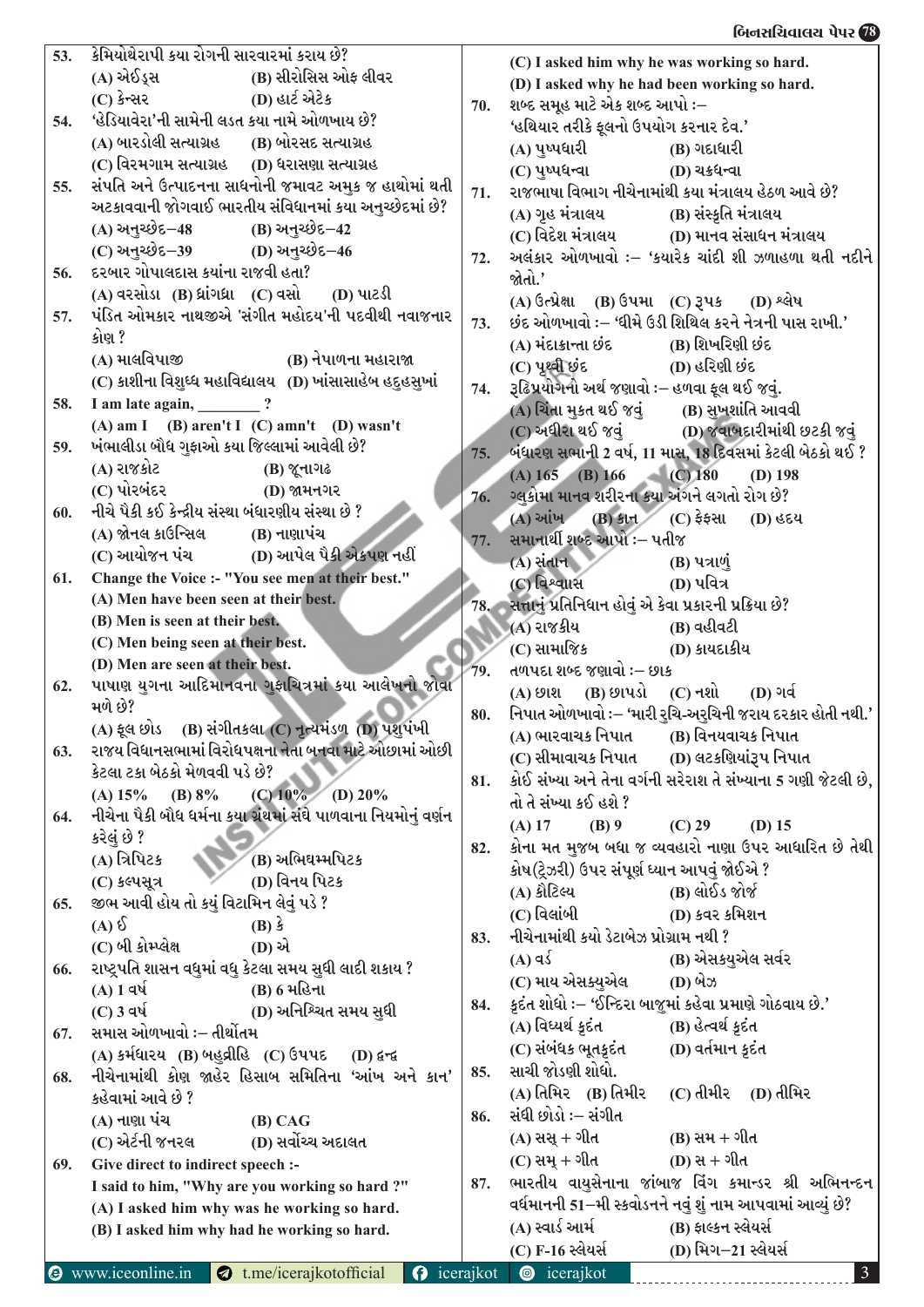#### lAG;lRJF,I 5[5Z **78** lAG;lRJF,I 5[5Z **78**  $88.$   $SOL$  $\dot{ }$   $4\dot{ }$   $4\dot{ }$   $4\dot{ }$   $4\dot{ }$   $8\dot{ }$   $3\dot{ }$ 95. પિતા અને પુત્રની હાલની ઉંમરનો ગુણોતર 7:3 છે. તેમની ઉંમરનો ગણોતર 756 છે, તો 5 વર્ષ બાદ તેમની ઉંમરનો ગુણોત્તર શું હશે? **(A) Structured Que Line (A) 27:19 (B) 33:29 (C) 47:23 (D) 57:37 (B) Structured Query Language** 96. તાજેતરમાં ભારત અને સિંગાપોર વચ્ચે યોજાયેલા નૌસેના અભ્યાસ **(C) System Querth Line**  SIMBEX-19માં ભારતના કયા જહાજો એ ભાગ લીધો હતો? **(D) Structured Query for Large Command** 89. નીચેનામાંથી કયું સોફ્ટવેર ગ્રાફિક્સ તરીકે ઓળખાય છે ? (A) INS કોલકાતા અને INS કાંચી **(B) INS કોલકાતા અને INS ચેન્નાઈ (A) CORELDRAW (B) EXCEL (C) POWERPOINT** (D) એકેય નહીં  $(C)$  INS કોલકાતા અને INS શકિત 90. વહીવટમાં અસરકારક નિવધિ માટે શં અત્યંત જરૂરી છે? **(D) INS કોલકાતા અને INS રણજીત (A)** ;JF"G]DT[ ,[JFI **(B)** AC]DTLYL ,[JFI 97. તાજેતરમાં ભારતમાં યોજાયેલી લોકસભા ચંટણીમાં ચંટણી પંચે (C) અતભવી વ્યકિત દ્વારા લેવાય (D) ગતિશીલ અને ધ્યયપૂર્ણ હોય નોટના બદલામાં વોટ ખરીદવાની આશંકાને કારણે કઈ બેઠક પરની 91. ઈસરો **દ્વારા લોન્ચ કરવામાં આવનાર ચંદ્રયાન–2ના** લેન્ડરને શં નામ ચંટણી મોકફ રાખી હતી. આપવામાં આવ્યં છે? (A) વિલુખુરમ (B) વિરુધુનગર<br>(C) એરિયાલર (D) વેલ્લોર (A) કલામ (B) વિક્રમ (C) અબ્દુલ (D) સતીશ (C) એરિયાલર 98. ભારતીય ટીમના નવા મખ્ય ફટબોલ કોચ તરીકે તાજેતરમાં કોની 92. ગાય અને વાછરડાની કતલ પરના પ્રતિબંધનં પગલં એ બંધારણની જોગવાઈના સાપેક્ષમાં છે. તે જોગવાઈ..... નિમણુક કરવામાં આવી છે? <u>(A) અનચ્છેદ–51–ક</u> (B) અનચ્છેદ–47</u> (A) શ્રી સ્ટીફન કોન્સટેન્ટાઈન (B) શ્રી સ્ટીફન લુઈસ<br>(C) શ્રી ઈ. ડબલ્ય સ્ટેઈન (D) શ્રી ઈગોર સ્ટિમેક (C) અનચ્છેદ–48 **(D)** અનચ્છેદ–42 (C) શ્રી ઈ. ડબલ્ય સ્ટેઈન 93. ભારતમાં દર વર્ષે 'આતંકવાદ વિરોધી દિન' તરીકે કયો દિવસ ઉજવાય 99. તાજેતરમાં ઈરાને કઈ પરમાણ સંધિમાંથી બહાર નીકળવાની જાહેરાત  $k\delta$  ?  $52.69.2$  $(A) 19 \hat{A}$   $(B) 20 \hat{A}$   $(C) 21 \hat{A}$   $(D) 22 \hat{A}$  **(A) JCPOA (B) JCPOT** 94. આપેલ એપ્લિકેશનમાં વર્ડ એપ્લિકેશન જેવું કાર્ય કરતી એપ્લિકેશન **(C) JCPOD (D) NONE** 100. ભારતમાં 'રાષ્ટ્રીય ડેંગ્યુ દિવસ' તરીકે કયો દિવસ ઉજવાય છે ?  $$8.89?$  **(A) IMPRESS (B) WRITER**  $(A) 14 \hat{A}$   $(B) 15 \hat{A}$ **(C) CALCE (D) આ**પેલ પૈકી એકપણ નહીં **(C)** 16 મે (D) 17 મે ગુજરાત સરકારની આવનારી **CLASS 1/2/301 तमाम** સેમિનાર ભરતીઓ માટે 13/07/2019, शनिवार બપોરે 3 થી 5 વાગ્યે સેમિનારમાં ઉપરિથત રહેનાર સર્વે વિદ્યાર્થી મિત્રોને કરન્ટ અફેર્સનું મટીરિચલ્સ <mark>દ્ભુ</mark> 8 पागढ શામળદાસ ગાંધી ટાઉન હોલ, સ્વામી વિવેકાનંદ રજિસ્ટ્રેશન હાઈસ્કૂલ માર્ગ, સરદાર ચોક, જૂનાગઢ કરજિયાત M. 76985-01110 / 76986-01110 ખાસ નોંધ :- તલાટી પેપર - 78ની Answer Key સોમવારે એટલે

4 JT"DFG 5|JFCM DF8[ NZ ;MDJFZ[ 5|l;â YT]\ ËL VMG,F.G D[U[lhG ICE MAGIC

<u>કે 15/07/2019ના રોજ પ્રસિદ્ધ કરવામાં આવશે.</u>